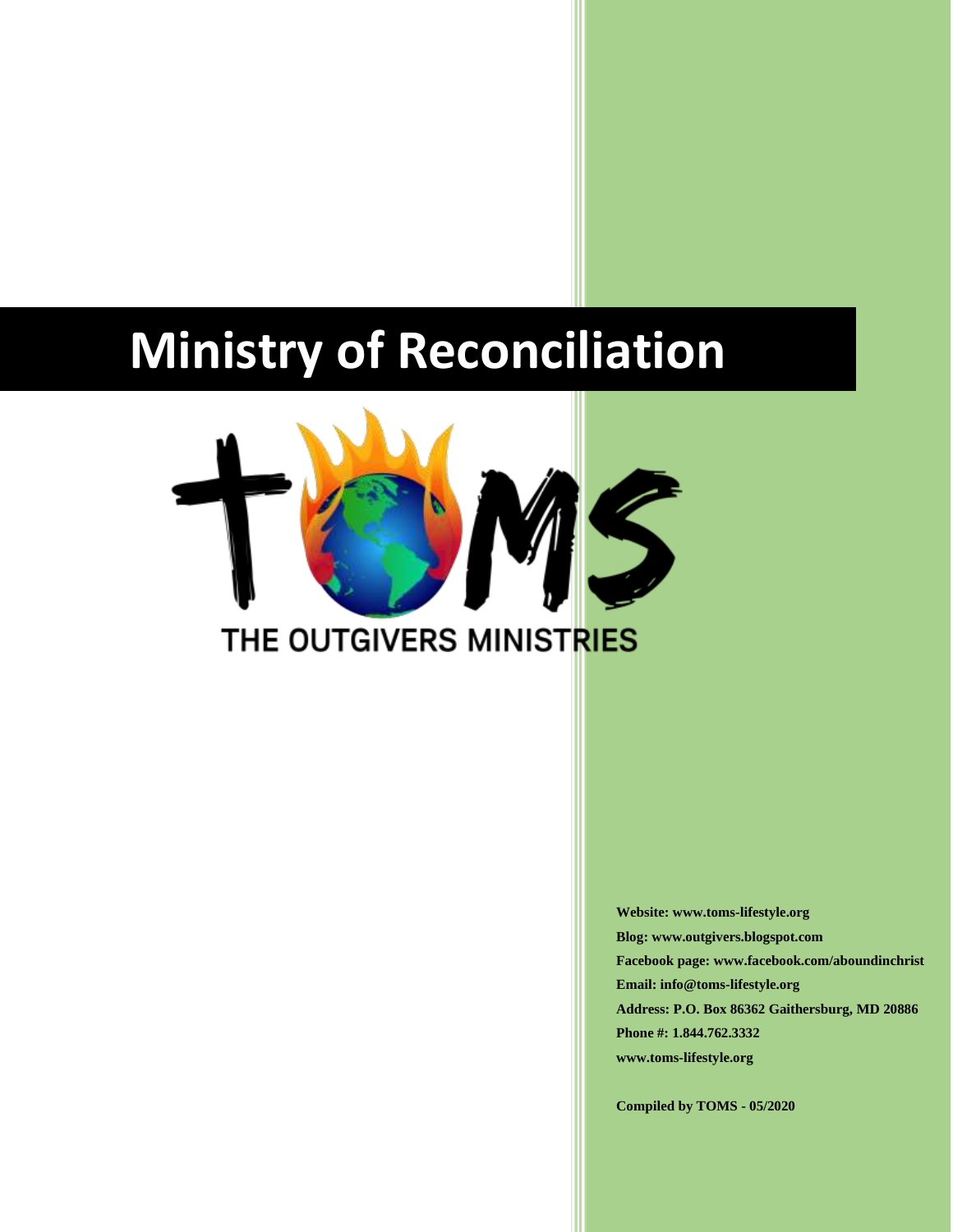### **Ministry of Reconciliation**

## **2 Corinthians 5:11-16 (AMPC)**

**<sup>11</sup>** Therefore, being conscious of fearing the Lord with **respect** *and* **reverence**, we seek to win people over [to **persuade** them]. But what sort of persons we are is plainly **recognized** *and* **thoroughly understood by God,** and I hope that it is plainly recognized *and* thoroughly understood also by your consciences (your inborn discernment).

**<sup>12</sup>** We are not commending ourselves to you again, but **we are providing you with an occasion** *and* **incentive to be [rightfully]** proud of us, so that you may have a reply for those who pride themselves on surface appearances [on the virtues they only appear to have], although their heart is devoid of them.

**<sup>13</sup>** For if **we are beside ourselves [mad, as some say], it is for God** *and* concerns Him; if we are in our right mind, it is for your benefit,

**<sup>14</sup>** For the love of Christ controls *and* urges *and* impels us, because we are of the opinion *and* conviction that [if] One died for all, then **all died**;

**<sup>15</sup>** And He died for all, so that **all those who live might live no longer to** *and* **for themselves, but to** *and* **for Him** Who died and was raised again for their sake.

**<sup>16</sup>** Consequently, from now on **we estimate** *and* **regard no one from a [purely] human point of view [in terms of natural standards of value]. [No] even though we once did estimate Christ from a human viewpoint** *and* **as a man**, yet now [we have such knowledge of Him that] we know Him no longer [in terms of the flesh].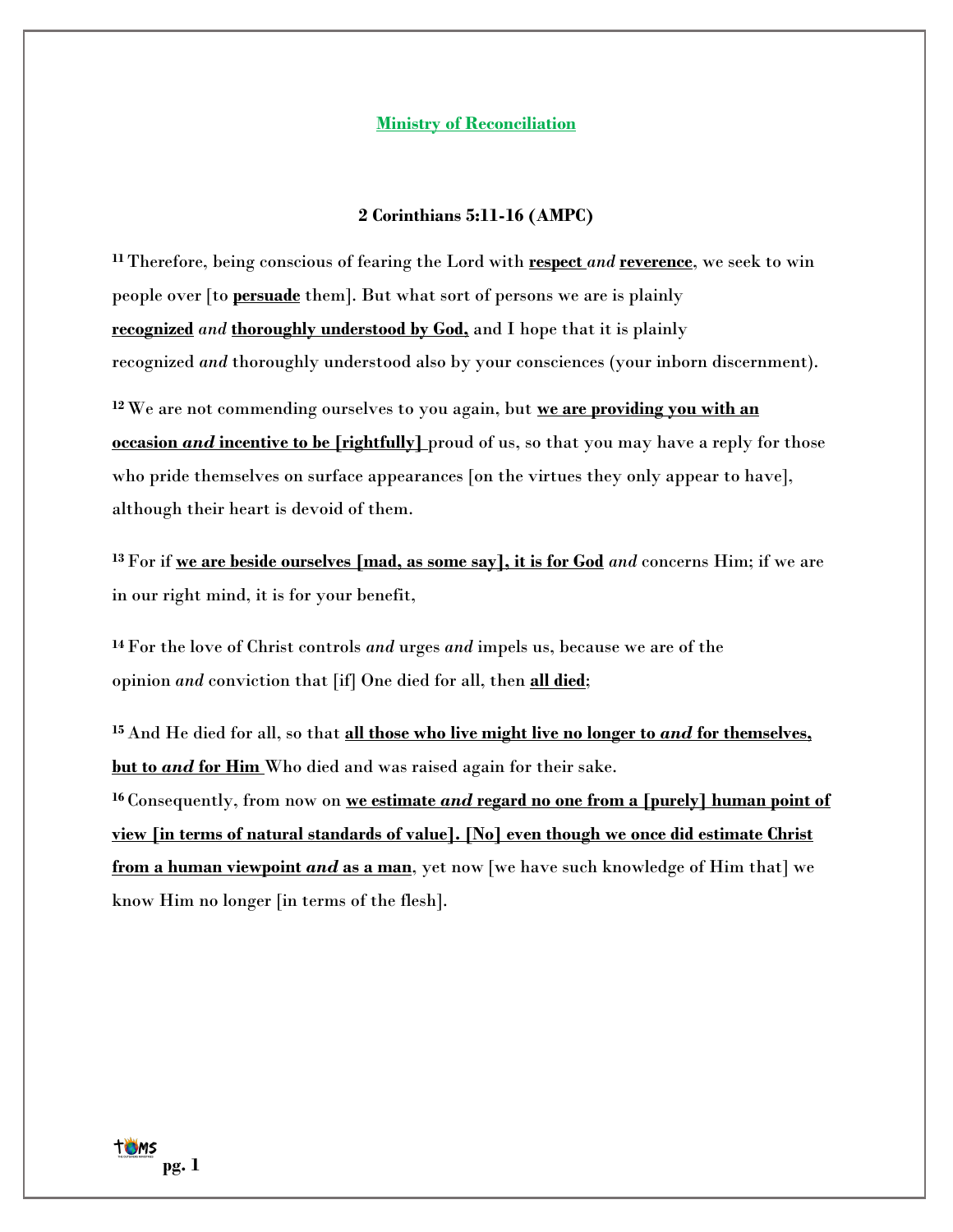## **Definition**

According to the dictionary definition,

"Reconciliation is the restoration of friendly relations."

"Reconciliation is the action of making one view or belief compatible with another."

## **The attitude of a reconciler**

- Respect for the Lord (vs 11)
- Reverence for the Lord (vs 11)
- Persuasive (about wining others for the Lord) (vs 11)
- Recognizable by God (vs 11)
- Thoroughly understood by God (vs 11)
- Reputable character (vs 12)
- Zealous ( $vs$  13)
- Dead in Christ, therefore, live for Him (vs 14 and 15).
- Do not regard anyone and Christ from a fleshly perspective, rather, a spiritual perspective (vs 16).

# **The reconciled**

- **Has a new identity. Is a new creation. (vs 17)**

**<sup>17</sup>** Therefore if any person is [ingrafted] in Christ (the Messiah) he is a **new creation** (a new creature altogether); the old [previous moral and spiritual condition] has passed away. Behold, the fresh *and* new has come!

1) A new creation is one who understands God's original intent for them which includes (i) walking in the dominion over territories (sea, air, land); (ii) walking in the BLESSING (fruitful, multiply, fill, subdue, dominate (iii) understanding that your assignment was given to your creation ((spirit) **Genesis 1:28**) not your form (**Genesis 2:7**) (iv) living a purpose driven life daily.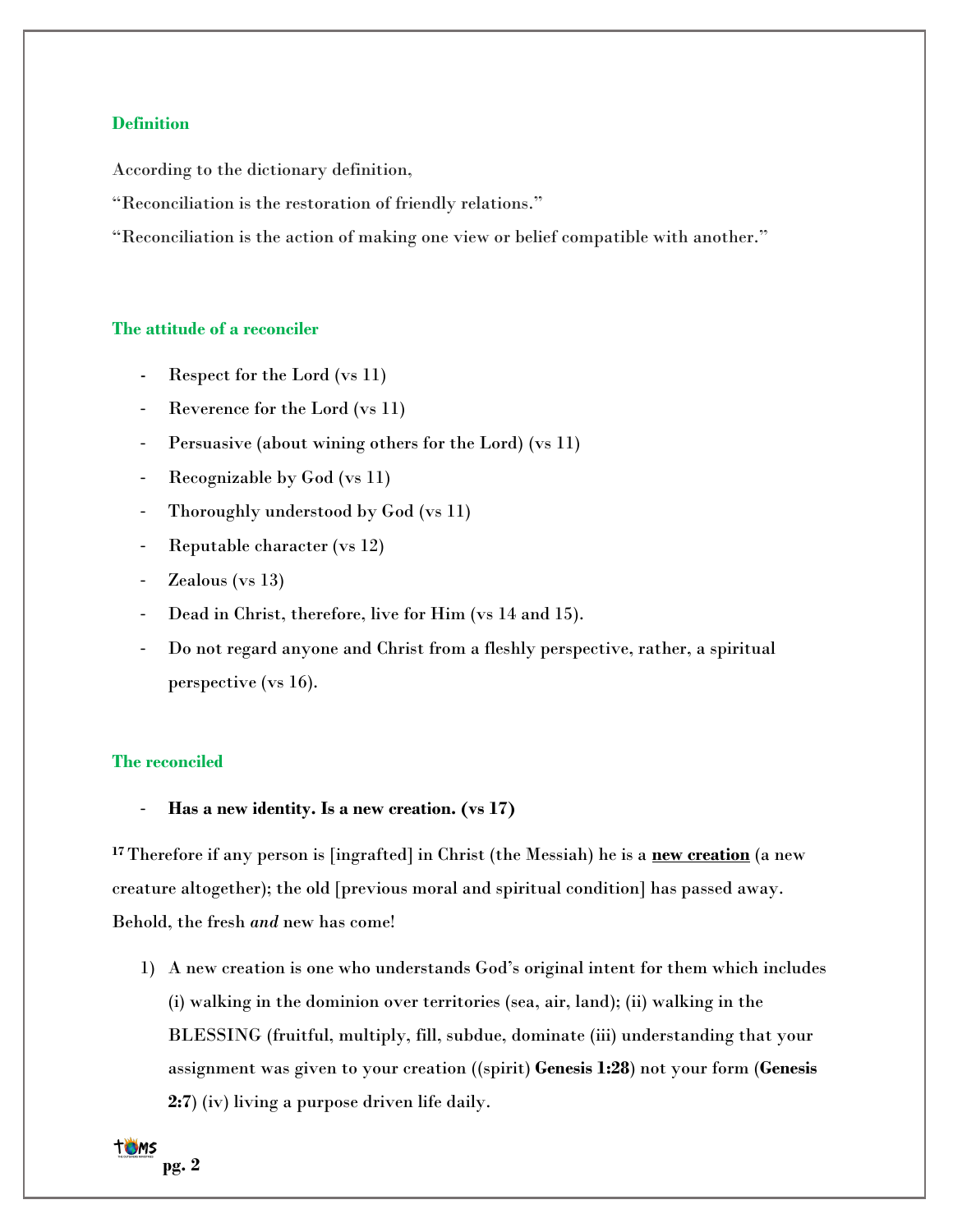2) A new creation is one who has died to their old ways and lifestyles (Christ died for all so that we no longer live for ourselves).

#### - **Has been given the ministry of reconciliation (vs 18)**

**<sup>18</sup>**But all things are from God, Who through *Jesus* Christ reconciled us to Himself [received us into favor, brought us into harmony with Himself] and **gave to us the ministry of reconciliation** [that by word and deed we might aim to bring others into harmony with Him].

#### **It is also noteworthy that,**

- 1) God is the ultimate reconciler, therefore, if we want to learn more about reconciliation, let's follow His blueprint.
- 2) Effective reconciliation begins by first reconciling with God before man.
- 3) Effective reconciliation is only possible through Jesus Christ. Meaning, without Jesus Christ, sometimes reconciliation can and will be tough.
- 4) We have been given the ministry of reconciliation (and God has laid the blueprint of reconciliation) so, we ought to reconcile according to His standards. God's purpose for you comes down to one thing only "Ministry of Reconciliation".
- 5) Salvation is a form of reconciliation.
- 6) Seeking to understand God's purpose for you is a form of reconciliation.
- 7) In all we do, if it does not route humanity back to the kingdom, then it is not God's purpose for us.

# **The core message of the ministry of reconciliation (vs 19)**

**<sup>19</sup>** It was God [personally present] in Christ, reconciling *and* restoring the world to favor with Himself, not counting up *and* holding against [men] their trespasses [but cancelling them], and committing to us the **message of reconciliation** (of the restoration to favor).